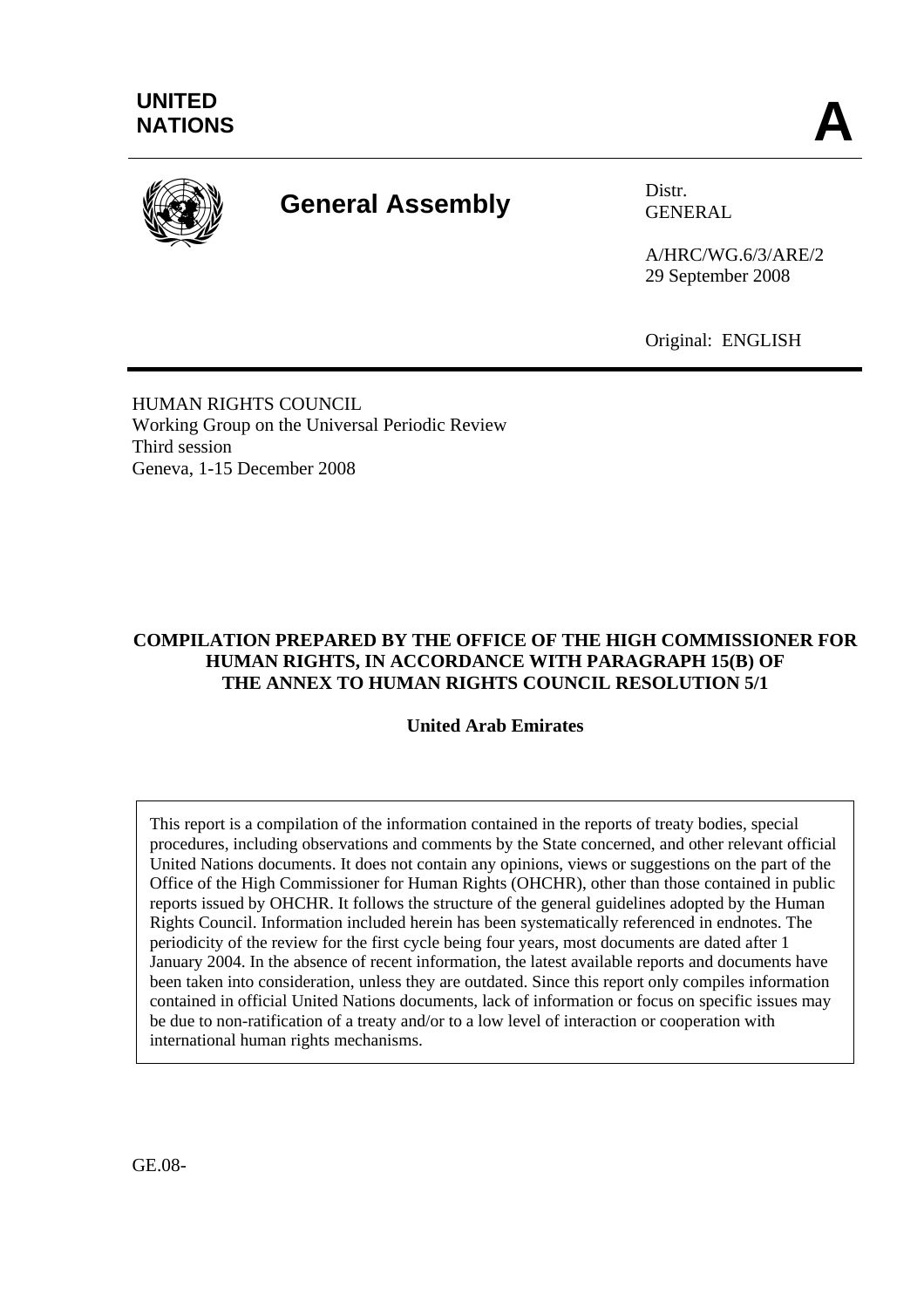# **I. BACKGROUND AND FRAMEWORK**

|  |  | A. Scope of international obligations <sup>1</sup> |  |
|--|--|----------------------------------------------------|--|
|  |  |                                                    |  |

| Core universal human<br>rights treaties2 | Date of ratification,<br>accession or succession | <b>Declarations</b><br>/reservations                 | Recognition of specific competences of<br><i>treaty bodies</i> |
|------------------------------------------|--------------------------------------------------|------------------------------------------------------|----------------------------------------------------------------|
| <b>ICERD</b>                             | 20 June 1974                                     | Yes <sup>3</sup>                                     | Individual complaints (art. 14): No                            |
| <b>CRC</b>                               | 3 Jan. 1997                                      | Yes (Arts. 7, 14, 17)<br>and $21$ )                  |                                                                |
| <b>CEDAW</b>                             | 6 Oct. 2004                                      | Yes (Arts: $2(f)$ , 9,<br>$15(2)$ , 16 and $29(1)$ ) |                                                                |

*Core treaties to which United Arab Emirates is not a party:* ICESCR, ICCPR, ICCPR-OP 1, ICCPR-OP 2, CEDAW, OP-CEDAW, CAT, OP-CAT, OP-CRC-AC, OP-CRC-SC, ICRMW, CPD (signature, 2008), CPD-OP (signature, 2008), and CED.

| Other main relevant international instruments                                      | Ratification, accession or succession    |
|------------------------------------------------------------------------------------|------------------------------------------|
| Convention on the Prevention and Punishment of the Crime of Genocide               | <b>Yes</b>                               |
| Rome Statute of the International Criminal Court                                   | N <sub>o</sub>                           |
| Palermo Protocol <sup>4</sup>                                                      | N <sub>0</sub>                           |
| Refugees and stateless persons <sup>5</sup>                                        | N <sub>0</sub>                           |
| Geneva Conventions of 12 August 1949 and Additional Protocols thereto <sup>6</sup> | Yes, except Additional Protocol III      |
| ILO fundamental conventions $7$                                                    | Yes, except Conventions No. 87 and<br>98 |
| <b>UNESCO</b> Convention against Discrimination in Education                       | N <sub>0</sub>                           |

1. The Committee on the Rights of the Child (CRC) was concerned about the remaining reservations entered, particularly that the exercise of the rights in articles 7 and 17 were subject to their compatibility with domestic law; and that the broad and imprecise nature of the reservation to article 14 potentially gives rise to infringements of the freedoms of thought, conscience and religion. The Committee recommended that the Emirates: withdraw its reservations to articles 7 and 21; and study its reservation to article 14 with a view to narrowing it and in the long term, to withdraw it.<sup>8</sup> CRC encouraged the Emirates to ratify OP-CRC-AC and OP-CRC-SC, $9$  and to consider ratifying ICRMW.<sup>10</sup>

#### **B. Constitutional and legislative framework**

2. CRC was concerned that several rights contained in the Convention (such as nondiscrimination) were not adequately reflected in domestic law. In particular, the Committee was concerned that: gaps in federal and local legislation might result in irregularities and disparities in the outcomes of the judicial process; discrepancies might occur between Shariah judges' and court decisions, and decisions of other types of courts in the Emirates; personal status law remained uncodified; Shariah courts were not regulated by uniform procedural rules, including in the area of criminal matters; and in Shariah courts federal and local laws were considered as secondary sources, and Shariah judges allegedly did not follow Supreme Court interpretation of Emirates law.11

3. CRC observed that the Emirates' narrow interpretations of Islamic texts, particularly in areas relating to personal status law, might impede the enjoyment of some human rights protected under the Convention.<sup>12</sup>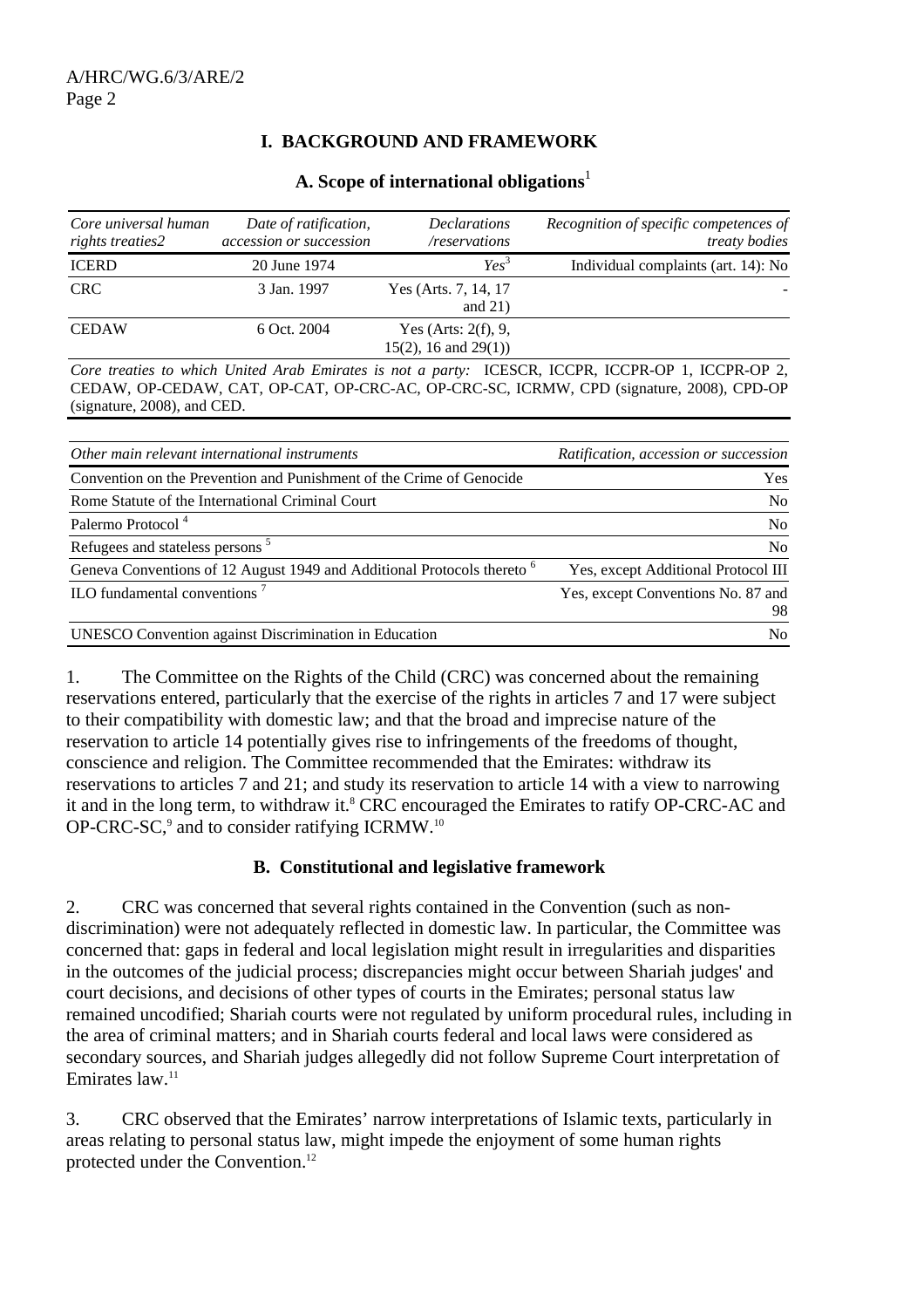A/HRC/WG.6/3/ARE/2 Page 3

#### **C. Institutional and human rights infrastructure**

4. CRC recommended that the Emirates establish an independent national human rights institution in accordance with the Paris Principles, empowered to receive and investigate complaints of violations of child rights in a child-sensitive manner and to address them effectively.13 It further recommended that a central mechanism be established by strengthening the role of the national committee for the Convention in intersectoral coordination and cooperation at and between national and local levels of government.14

#### **D. Policy measures**

5. CRC recommended that the United Arab Emirates ensure the preparation and implementation of a national plan of action for children.<sup>15</sup> It further recommended the strengthening of efforts to allocate resources for programmes and policies to promote the civil and political rights of children; and the systematic assessment of the impact of budgetary allocations on the implementation of child rights.16

#### **II. PROMOTION AND PROTECTION OF HUMAN RIGHTS ON THE GROUND**

#### **A. Cooperation with human rights mechanisms**

| Treaty body <sup>17</sup> | Latest report<br>considered | Latest<br>concluding<br>observations | Follow-up response | Reporting status                                                                                   |
|---------------------------|-----------------------------|--------------------------------------|--------------------|----------------------------------------------------------------------------------------------------|
| <b>CERD</b>               | February<br>1995            | Aug. 1995                            | 2008.              | - Twelfth to seventeenth reports<br>overdue from 1997 to 2007<br>respectively and received in June |
| <b>CRC</b>                | April 2000                  | May 2002                             |                    | - Second report overdue since 2004                                                                 |
| <b>CEDAW</b>              |                             |                                      |                    | Initial report overdue since November<br>2005 and received in August 2008.                         |

#### **1. Cooperation with treaty bodies**

#### **2. Cooperation with special procedures**

| Standing invitation issued                                | No.                                                                                                                                                                                                                                                                                              |
|-----------------------------------------------------------|--------------------------------------------------------------------------------------------------------------------------------------------------------------------------------------------------------------------------------------------------------------------------------------------------|
| Latest visits or mission reports                          | None                                                                                                                                                                                                                                                                                             |
| Visits agreed upon in principle                           | None                                                                                                                                                                                                                                                                                             |
| Visits requested and not yet agreed<br>upon               | Special Rapporteurs on the right to education (requested in 2005); and on<br>trafficking in persons, especially women and children (requested in 2005)                                                                                                                                           |
| Facilitation/cooperation during<br>missions               | N/A                                                                                                                                                                                                                                                                                              |
| Follow-up to visits                                       | N/A                                                                                                                                                                                                                                                                                              |
| Responses to letters of allegations<br>and urgent appeals | Between 1 July 2004 and 30 June 2008 a total of 19 communications were<br>to the Government. In addition to particular groups,<br>these<br>sent<br>communications concerned 30 individuals, including 2 women. In the same<br>period, the Emirates replied to five communications (26 per cent). |
| Responses to questionnaires on<br>thematic issues $^{18}$ | The United Arab Emirates responded to 1 of the 12 questionnaires sent by<br>special procedures mandate holders <sup>19</sup> between 1 July 2004 and 30 June 2008,<br>within the deadlines. $20$                                                                                                 |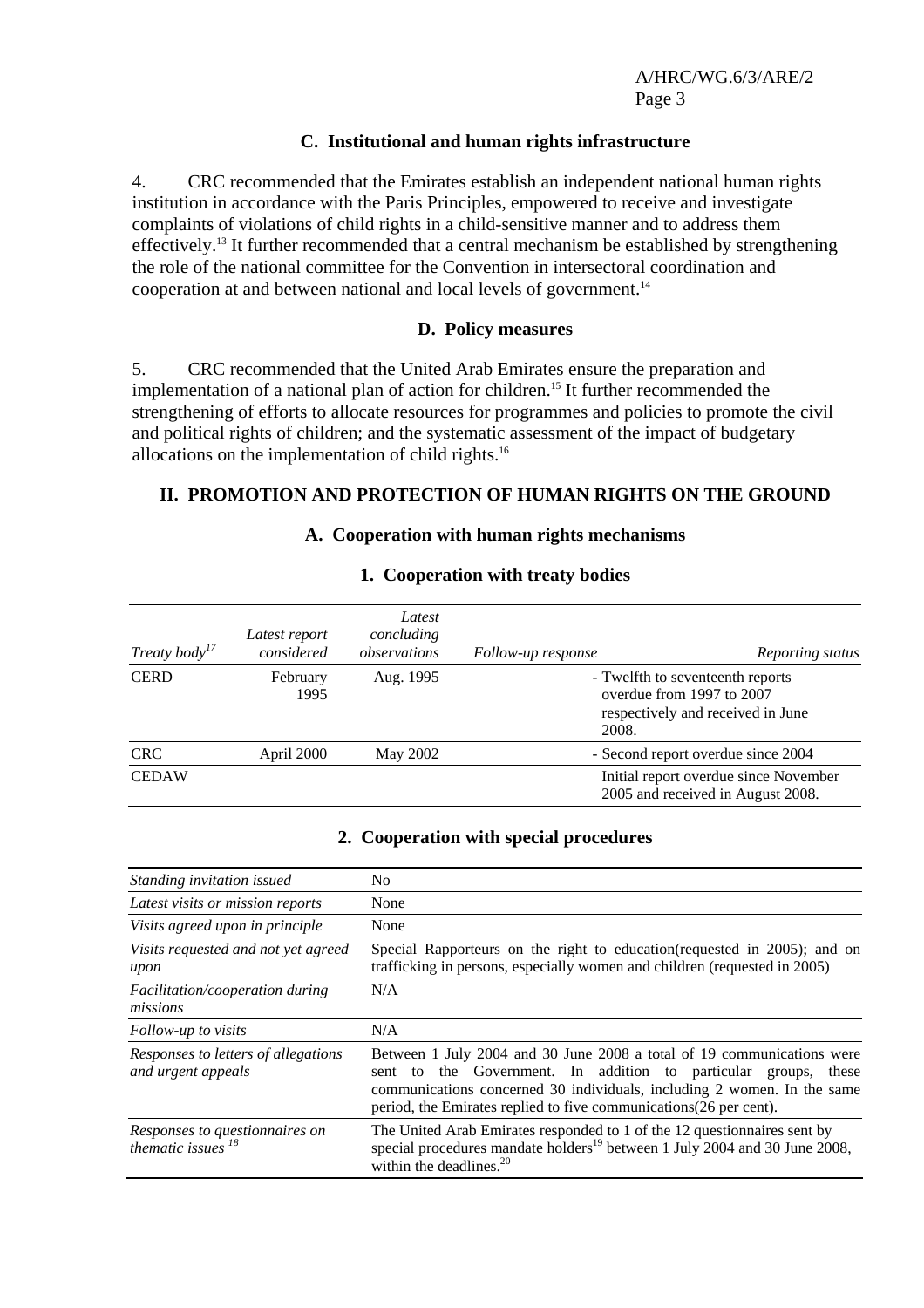## **3. Cooperation with the Office of the High Commissioner for Human Rights**

6. The Emirates is covered by the Middle East Regional Office in Beirut, Lebanon.<sup>21</sup> The first training course for the Arab police was organized in Dubai in April 2004. In 2005, OHCHR, in cooperation with the General Commander of the Dubai Police and Ministry of Interior of the United Arab Emirates, organized a second regional training course on human rights in Dubai for police officers from various Arab countries. It has been recommended that this training be conducted in Dubai annually.<sup>22</sup> The United Arab Emirates made financial contributions to the work of the office in 2004 and in 2008. In July 2008, at the request of the Department of Justice of the Emirate of Abu-Dhabi a group of 29 prosecutors-to-be from Abu-Dhabi received a training on human rights and the judiciary at OHCHR in Geneva.<sup>23</sup>

## **B. Implementation of international human rights obligations**

## **1. Equality and non-discrimination**

7. According to the ILO Committee of Experts in 2008, the Constitution does not prohibit discrimination on the grounds of political opinion, colour and sex, nor does it apply to acts of discrimination by a private employer,. The Committee noted the Government's statement that a new section has been proposed to Federal Act No. 8 (1980) providing a general prohibition of discrimination. The Committee requested the Government to take the opportunity in amending the law to ensure that there is a specific prohibition of both direct and indirect discrimination at all stages of employment and occupation, and on all the grounds set out in the Convention concerning Discrimination in Respect of Employment and Occupation.<sup>24</sup>

8. Noting the significant achievements in the status of women, CRC was nevertheless concerned that discrimination persisted, particularly discrimination against girls and women, and children born out of wedlock under existing personal status law (e.g. inheritance, custody and guardianship). It recommended that the Emirates take appropriate and effective measures, including enacting or rescinding legislation where necessary: to prevent and eliminate discrimination on grounds of sex and birth in all fields; to reconcile the interpretation of Islamic texts with fundamental human rights; to prevent and combat negative societal attitudes in this regard, particularly within the family, such as through comprehensive public education campaigns; and to train members of the legal profession, especially the judiciary, to be gender sensitive. Religious leaders should be mobilized to support such efforts; and to continue and strengthen efforts to address these issues at the regional level, such as the Gulf Cooperation Council.<sup>25</sup>

9. CRC was concerned that the nationality law did not grant citizenship status to children of a woman citizen married to a non-national, as it did where the father was a national and recommended that the Emirates ensure the right of a child to a nationality without discriminating on the basis of his or her parent's sex.<sup>26</sup> The Committee was also concerned at the disparities in the enjoyment of economic and social rights, particularly health and education, experienced by non-national children and recommended that all necessary measures be taken to ensure that all children within its jurisdiction enjoy all rights set out in the Convention without discrimination.<sup>27</sup>

10. In 2002, CRC requested that specific information be included in the next periodic report on the measures and programmes relevant to the Convention undertaken by the Emirates to follow up on the Declaration and Programme of Action adopted at the 2001 World Conference against Racism, Racial Discrimination, Xenophobia and Related Intolerance, and taking account of general comment No. 1 on article 29, paragraph 1, of the Convention (aims of education).<sup>28</sup>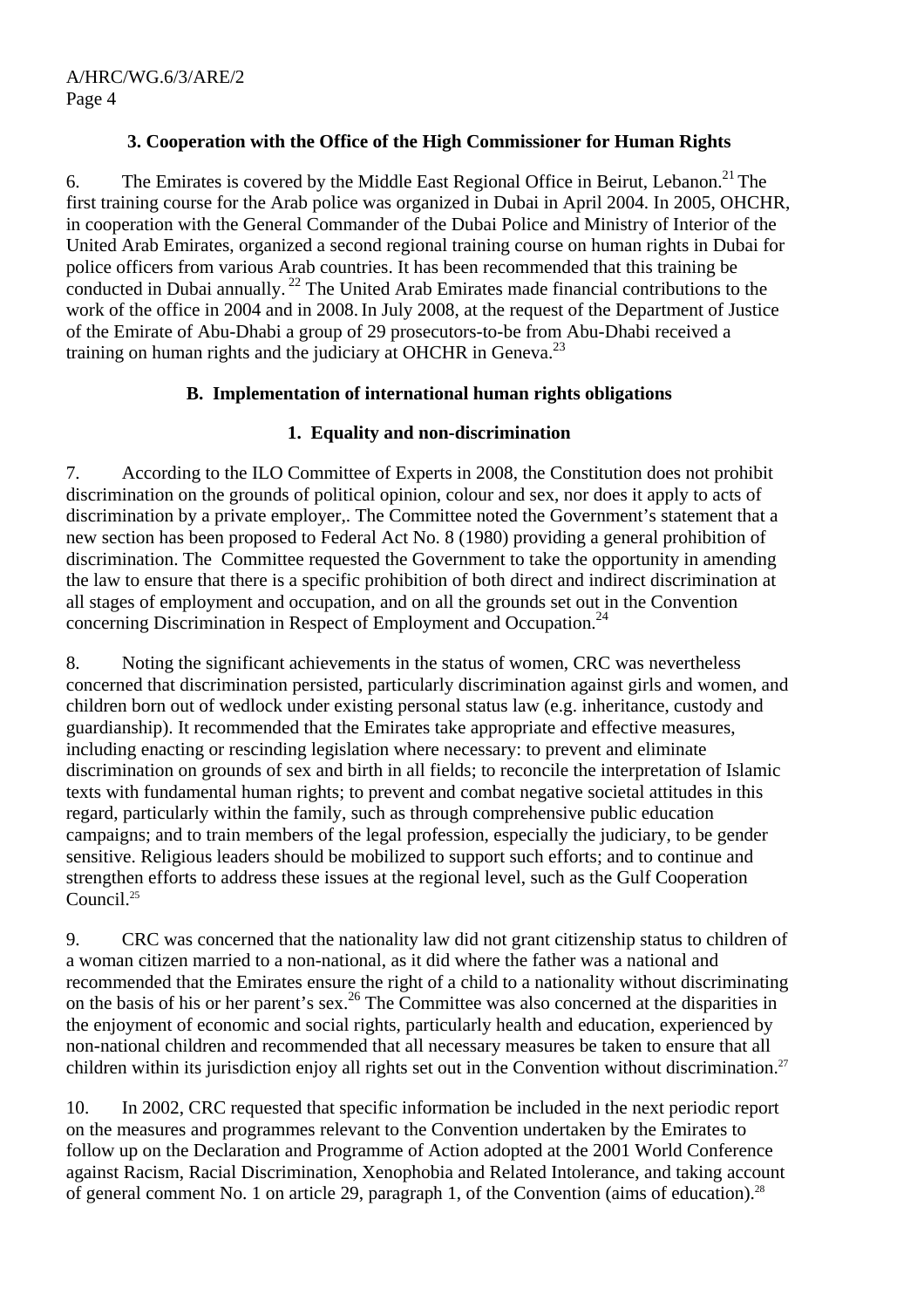A/HRC/WG.6/3/ARE/2 Page 5

## **2. Right to life, liberty and security of the person**

11. In 2006, the Special Rapporteur on extrajudicial, summary or arbitrary executions sent an urgent appeal on the question of death penalty in relation to a foreign national, who has been sentenced to death by stoning by a Shari'a court in the Emirate of Fujairah on 10 June 2006. This married man was sentenced for committing adultery. No response was provided by the authorities to the Special Rapporteur.29

12. The Special Rapporteur on torture, other cruel, inhuman and degrading treatment or punishment sent an urgent appeal in 2005 jointly with the Special Rapporteur on the independence of judges and lawyers as well as the Chairperson of the Working Group on Arbitrary Detention regarding allegations of abuse by police and imprisonment on charges relating to homosexuality and obscenity under a Sharia-based law. The alleged confessions from the victims, which were presented as evidence, were extracted under invasive forensic examinations which could amount to torture or ill-treatment.<sup>30</sup> No response to this communication was received from the Government. $31$ 

13. In 2007, the Special Rapporteur on the question of torture and the Special Rapporteur on the right to health brought to the Government's attention the situation concerning nationals of third countries, both of whom were, at the time of the communication, detained in Guantanamo Bay. According to the information received one of the victims was arrested in Dubai, and detained for over eight months and subjected to spatial and temporal disorientation, before being transferred to the custody of another country.<sup>32</sup> The Special Rapporteur on the right to health regrets that the Government had not transmitted any reply to his communication.<sup>33</sup>

14. CRC was concerned that there was insufficient information and awareness of the illtreatment of children, including corporal punishment, within the family, schools and institutions, and recommended, inter alia, that the Emirates: take legislative measures to prohibit all forms of physical and mental violence, including corporal punishment and sexual abuse of children in the family, schools and in institutions; carry out public education campaigns; train relevant professionals; and establish effective remedial measures, including care, recovery and reintegration for victims. 34

15. In 2006, the ILO Committee of Experts noted the Government's reply to comments made by the International Confederation of Free Trade Unions (ICFTU) in 2003 on the issue of the trafficking of women for the purposes of forced prostitution. The ICFTU had referred to a 2002 report by the International Organization for Migration (IOM), which documented cases indicating that trafficked women were subjected to violence, forced prostitution and restrictions on their freedom of movement and communication. The IOM report noted in its conclusions that the authorities in the Emirates make no distinction between prostitutes and victims of trafficking, all of whom bear equal criminal responsibility for involvement in prostitution; as a result, trafficked persons are not treated as crime victims and are not supported and protected. The Committee noted that in its reply the Government expressed its concern about this phenomenon and willingness to address it through collaboration with the international and regional bodies concerned. It also noted the Government's indications concerning the measures taken to discourage potential traffickers and to give extensive training to officials in naturalization and residency administration.<sup>35</sup>

16. In 2008, the ILO Committee of Experts reiterated previous comments and requested the Government to indicate whether the existing legislation prohibits the forced or compulsory recruitment of children under 18 years of age for use in armed conflict.<sup>36</sup>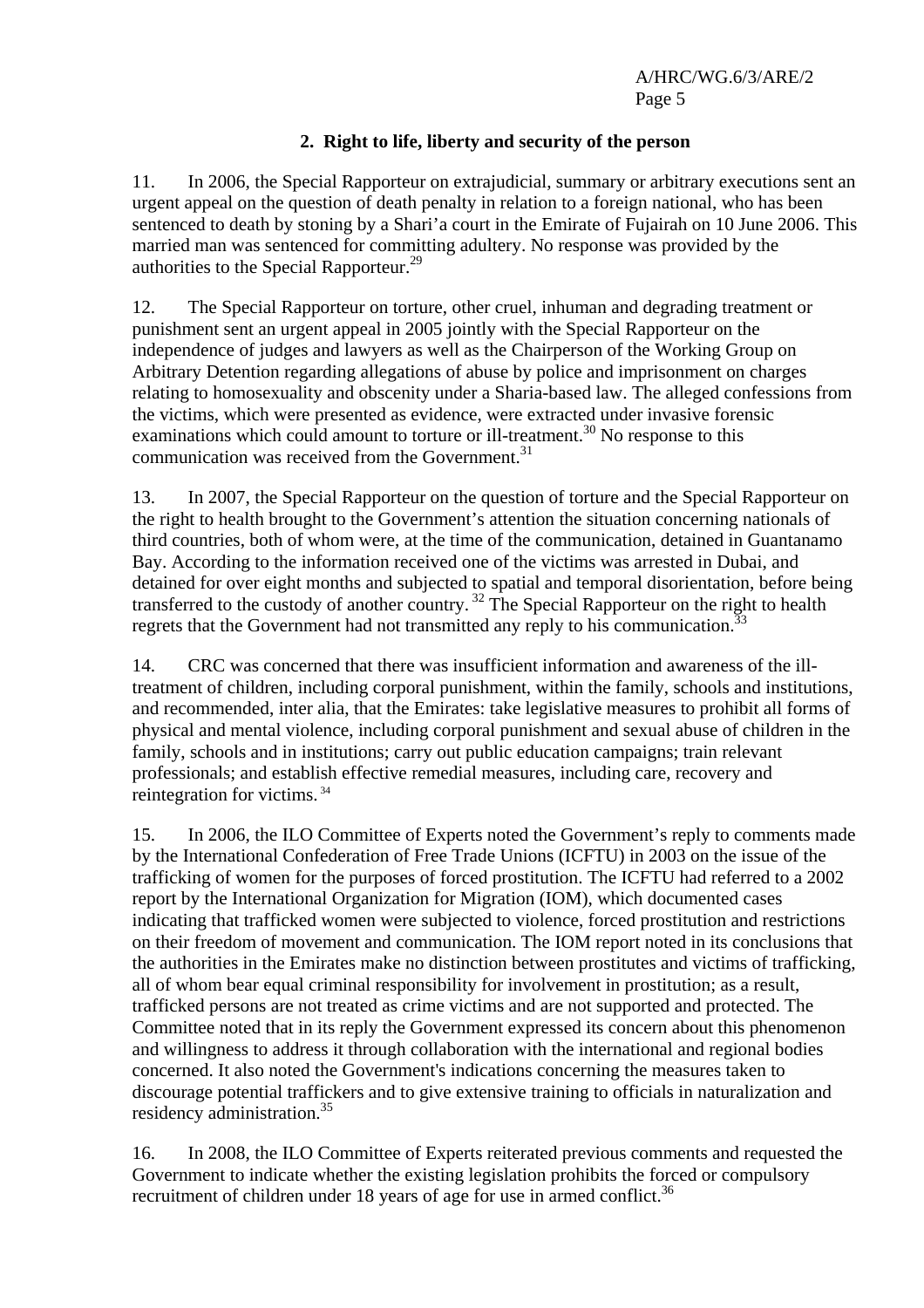## **3. Administration of justice and the rule of law**

17. While CRC noted with appreciation measures to reform the administration of juvenile justice, it was nevertheless concerned that the age of criminal responsibility of seven years was too low, and that persons under 18 might be prosecuted for crimes in the same manner as adults and be subjected to the same penalties as adults. CRC recommended that the Emirates: raise the minimum age of criminal responsibility in accordance with the principles and provisions of the Convention; ensure that its system of juvenile justice includes the establishment of juvenile courts and that it fully integrates the provisions of the Convention, as well as with other relevant international standards in this area; expedite the promulgation of the draft juvenile justice law, ensuring that it is applicable to all persons under 18 and that adequate resources are allocated for its effective implementation; ensure that deprivation of liberty is only used as a measure of last resort, for the shortest possible time, is authorized by the court, and that persons under 18 are not detained with adults; ensure that children have access to legal aid and independent and effective complaints mechanisms; consider alternative measures to deprivation of liberty, such as probation, community service or suspended sentences; train professionals in the area of rehabilitation and social recovery of children. 37

18. The 2006 Secretary-General report on the question of enforced or involuntary disappearances noted, as reported by the Government, that there was no law regulating the situation in which a state of emergency is declared. However, a draft law has been transmitted to the Department of Legal Advice and Legislation at the Ministry of Justice defining safeguards to be provided for persons who are arrested following the declaration of a state of emergency and the measures to be taken in such a situation.38

# **4. Right to marriage and family life**

19. UNDP-POGAR informed that the personal status of women is determined by Islamic law. Muslim women are prohibited from marrying non-Muslim men. Muslim men are allowed to marry non-Muslim women. Muslim women are prohibited from leaving the country without permission from a male guardian.39

#### **5. Freedom of expression, association and peaceful assembly, and right to participate in public and political life**

20. In 2005, the Special Rapporteur on the promotion and protection of the right to freedom of opinion and expression, jointly with the Chairperson-Rapporteur of the Working Group on Arbitrary Detention, and the Special Rapporteur on the question of torture, sent an urgent appeal concerning three members of an NGO based in the Emirates. These three persons were reportedly arrested without presentation of an arrest warrant, their homes searched, belongings confiscated, nor were they charged with any offence, all allegedly due to their political and legal reform activities. They were also reportedly held incommunicado, and concern was expressed that they might have been at risk of torture or other cruel and inhuman treatment. 40 The Special Rapporteur on the right to freedom of opinion and expression regretted not having received a reply to his communication.<sup>41</sup>

21. In 2006, the Special Rapporteur on violence against women, its causes and consequences, jointly with the Special Rapporteur on the sale of children, child prostitution and child pornography, sent a communication to the Government concerning criminal charges against a woman human rights activist. Concerns were expressed that these charges and the possible closure of the shelter may be in retaliation for her activities in defense of women's rights since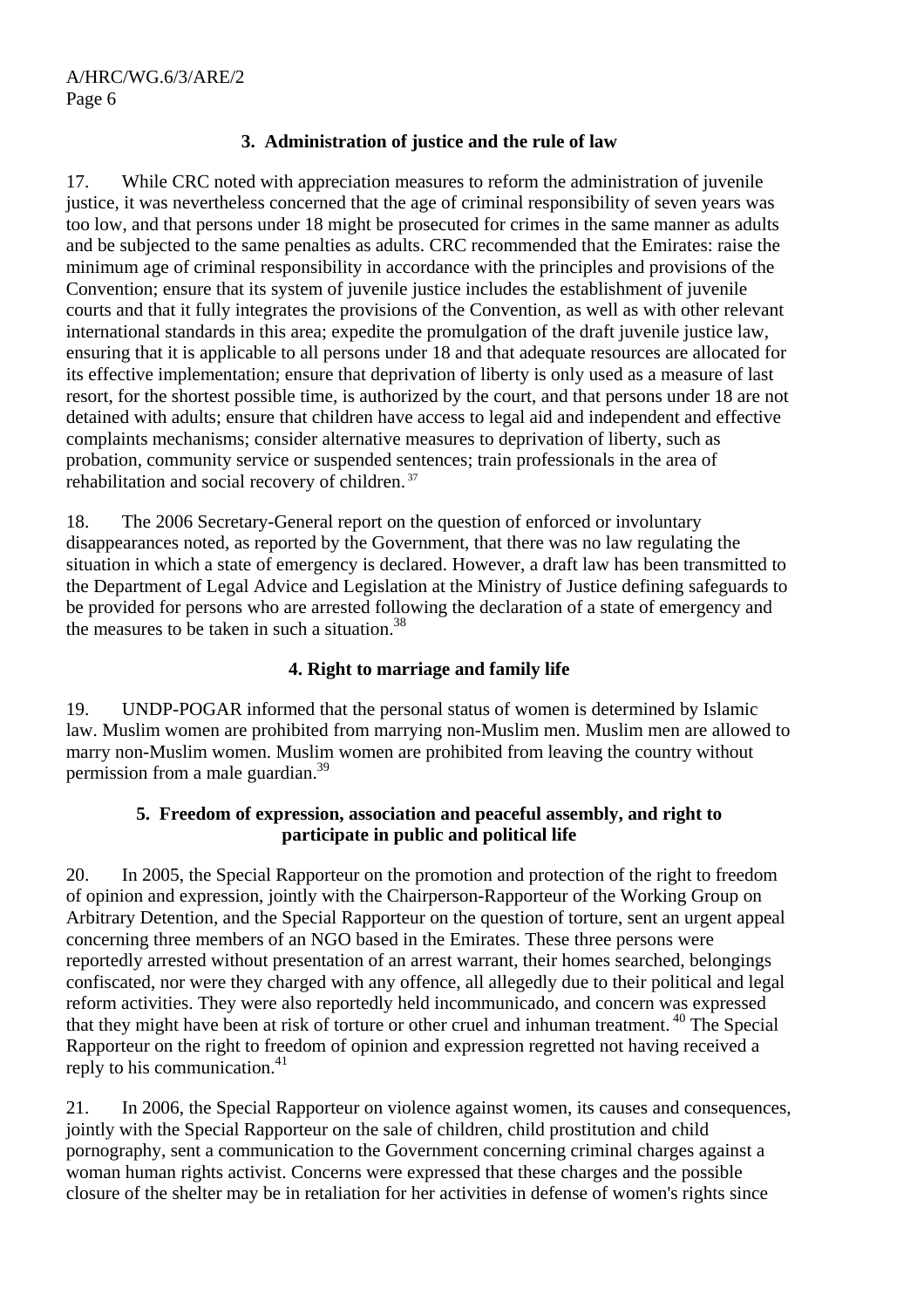the shelter's work is reportedly viewed as a threat to the traditional culture and family values of the country and its continued operation largely depends on the victim's work.<sup>42</sup> The Government responded to the letter and enclosed the report of the Public Prosecutor of Dubai.<sup>43</sup>

22. The Special Rapporteur on the independence of judges and lawyers sent a joint urgent appeal in 2006 together with the Chairperson-Rapporteur of the Working Group on Arbitrary Detention, the Special Rapporteur on the promotion and protection of the right to freedom of opinion and expression and the Special Representative of the Secretary-General on the situation of human rights defenders regarding two individuals, who were lawyers and human rights activists of the Jurist's Association. Allegedly, one was arrested for "insulting the Prosecutor", but the reported real motive was to silence him for criticizing the human rights situation in the country. The other was detained, for reasons still unknown. Both lawyers have allegedly been banned for a number of years from giving interviews or writing articles for the media. In September 2005, the authorities of Fujairah allegedly banned a conference on civil rights, women's rights and democracy organized by the Jurists' Association, without giving any reasons. Serious concerns have been expressed that these lawyers may be detained on account of their peaceful activities in defense of human rights, and that their detention may form part of a campaign of harassment and intimidation against defenders of human rights in the United Arab Emirates<sup>44</sup>

23. A 2007 UNIFEM report noted that the United Arab Emirates was the first Gulf State to appoint a woman as president of the Arabian Gulf University; a woman Minister of the Economy, and a woman Minister of Social Affairs, and a number of Assistant Secretary Generals.<sup>45</sup>

## **6. Right to work and to just and favourable conditions of work**

24. In 2008 the ILO Committee of Experts reiterated previous concerns and urged the United Arab Emirates to amend its employment legislation to include the concept of "work for equal value."<sup>46</sup> It noted the Government's indication that the relevant section is under review, and that in this process, consideration will be given to widening the concept in line with the Committee of Experts' comments. 47

25. In 2008 the ILO Committee of Experts noted that it had previously raised the issue of women having to obtain permission from their husbands in order to take up employment outside the home. The Government stated that there is no such legal provision, but that there is a relevant administrative procedure in the context of employing non-nationals. The Committee requested that steps be taken to ensure that no such requirement is applied in law or in practice, either to nationals or non- nationals.48

26. UNDP-POGAR informed that the Emirates actively promoted the presence of women in the workplace,. Women comprised 15 per cent of the labour force in 2000. To encourage employment, the Government guarantees public sector employment for all women who apply. In education and health care, women are the majority of public employees. In recent years, the Government encouraged women to become police officers and volunteers in the military. The first female taxi drivers in the Gulf region began service in the Emirates in 2000. Female citizens are able to fully own private businesses in the country, a fact that facilitated their visible participation in the private sector.<sup>49</sup>

27. A 2007 UNIFEM report noted that women's attraction to employment in the private sector in general and the banking sector in particular may be the result of structural changes in the economies of the Gulf countries and the increasing role of the private sector on one hand, and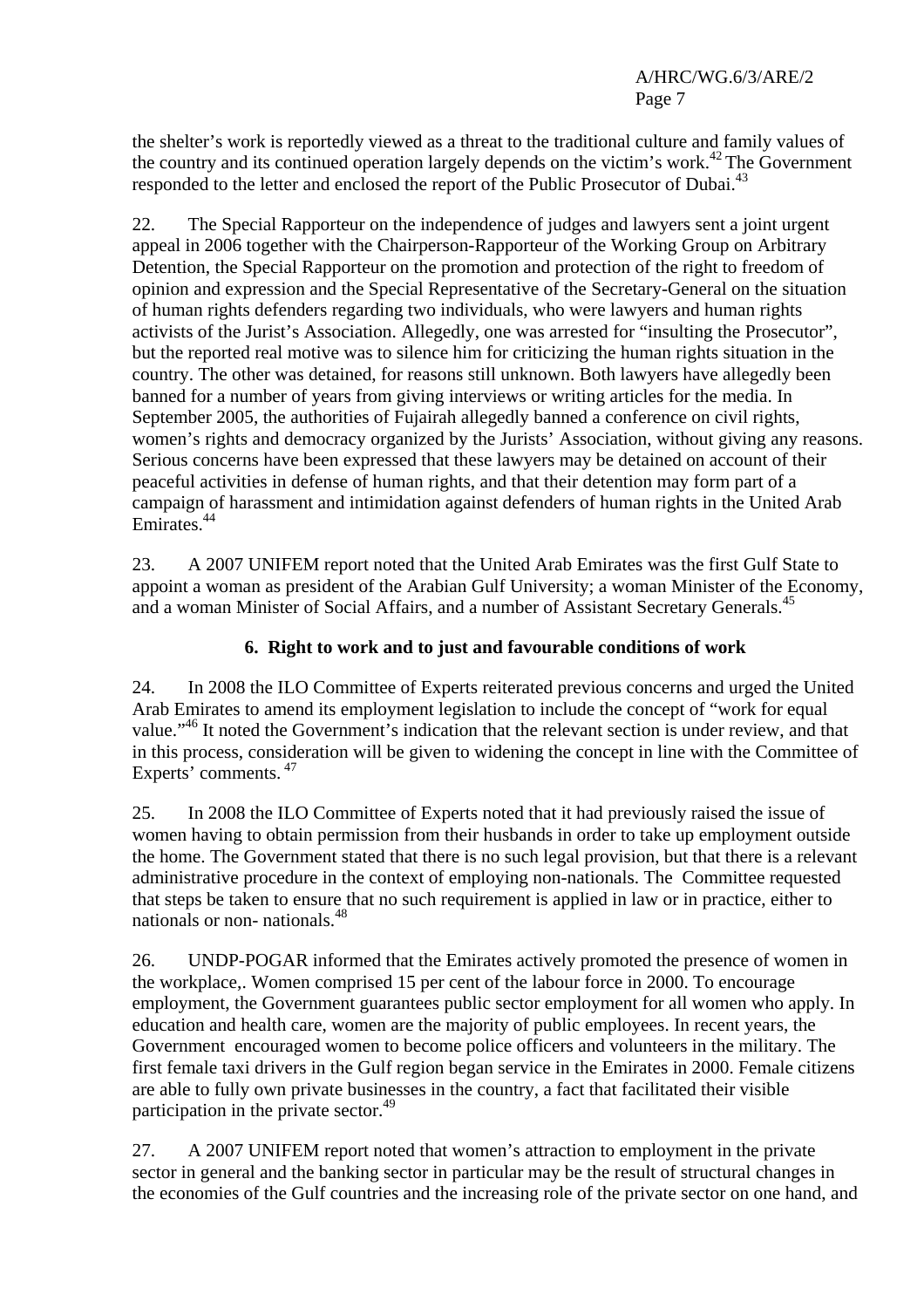the fact that opportunities in the government sector are not sufficiently available to new graduates from both genders on the other, in addition to women's increasing awareness of the importance of their societal and economic participation, and the establishment of a council for businesswomen, which played an important role in organizing women employment at the private sector level and providing them with the necessary experience and advice.<sup>50</sup>

# **7. Right to social security and to an adequate standard of living**

28. According to a 2006 WHO report, the comprehensive health strategy needs revision and updating due to the political reforms under way in the country.. The biggest change in policy is the withdrawal of the Ministry of Health from direct health care delivery.<sup>51</sup> The report noted also that the United Arab Emirates has among the lowest number of reported HIV/AIDS cases in the world, perhaps due to cultural, social and behavioral norms. However, another contributing factor is the AIDS control programme, one of the first of its kind in the Region.<sup>52</sup> A 2006 report of the Secretary-General noted, as reported by the Government, a ministerial decision under which all tests and drugs required to identify and treat HIV, AIDS, tuberculosis and malaria (among other diseases), are to be provided free of charge to nationals and non-nationals.<sup>53</sup> The 2006 WHO report noted that low infant, neo-natal, under-five and maternal mortality rates are mainly due to excellent maternal health services and facilities and attendance of 98 per cent of deliveries by trained health personnel.<sup>54</sup>

29. CRC recommended that the Emirates ensure that adolescents have access to and are provided with education on reproductive health and other adolescent health issues, as well as with child-sensitive and confidential counselling services; and strengthen efforts in the area of adolescent health education within the school system. <sup>55</sup>

# **8. Right to education and to participate in the cultural life of the community**

30. CRC was concerned that the aims of education presented in the Emirates' report did not adequately reflect the aims outlined in the Convention. The Committee recommended that the Emirates undertake a process of curriculum and teaching methodology reform - with the full participation of children - which stresses the importance of critical thinking and problem-solving skills development; direct education towards the development of the child's personality, talents and mental and physical abilities to their fullest potential; include human rights education, including children's rights, in the curricula, particularly with respect to the development of and respect for human rights, tolerance and equality of the sexes and of religious and ethnic minorities.<sup>56</sup>

31. CRC noted information on the existence of a children's parliament in Sharjah, student councils at secondary schools, as well as social service units, which deal with complaints about student behaviour. However, it was concerned that traditional attitudes towards children in society might limit the respect for their views, especially within the family and in schools. CRC recommended that the Emirates: continue to promote and facilitate, within the family, the school, institutions, the courts, and administrative bodies, respect for the views of children and their participation in all matters affecting them; strengthen the mandate of the social service units to allow students to submit complaints about violations of their rights in the school setting; develop skills-training programmes in community settings for parents, teachers, social workers and local officials to support children to express their informed views and opinions and to have them taken into consideration.57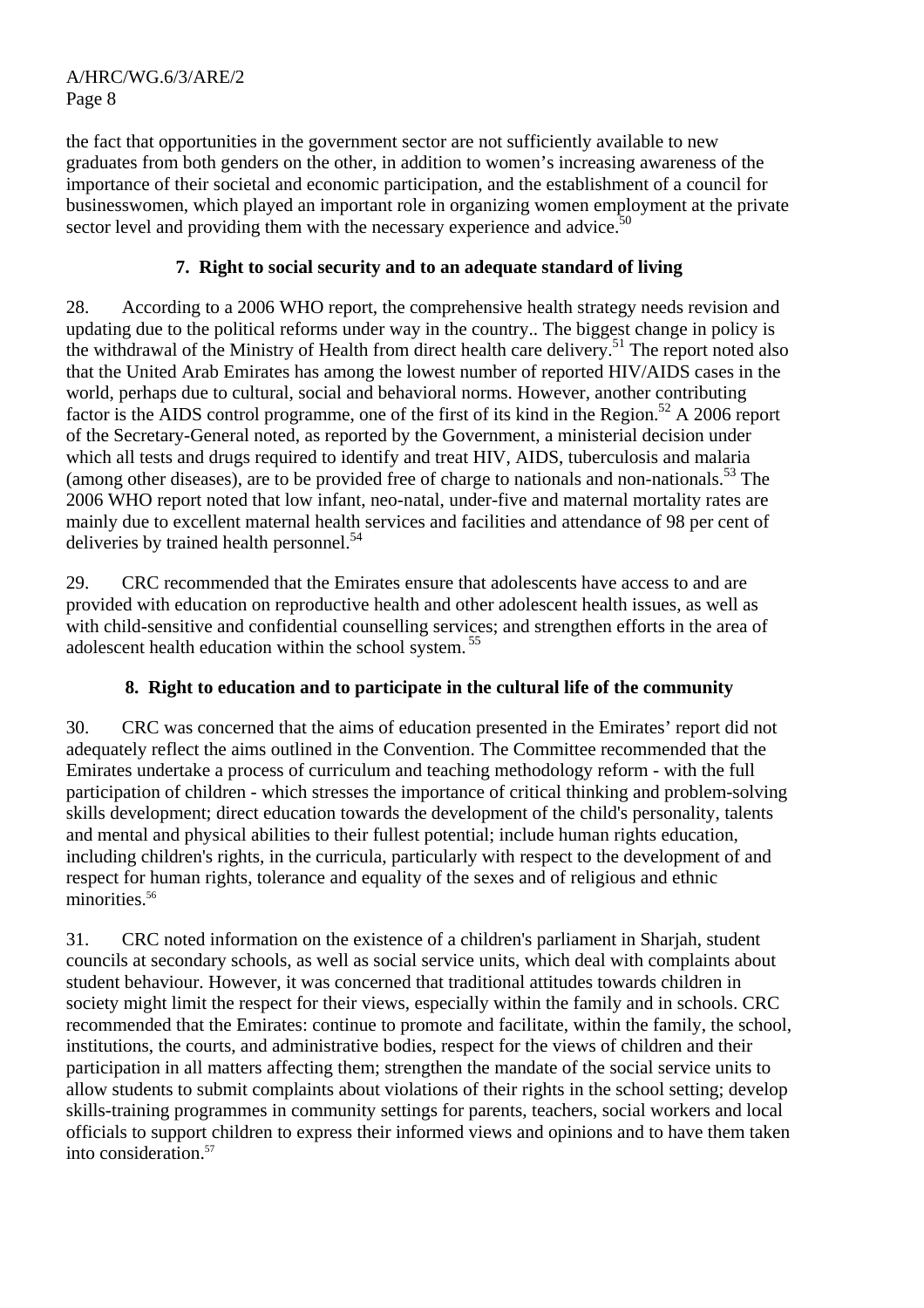32. As noted by a 2006 WHO report, the Emirates is recognized for its great emphasis on and remarkable programme for the abolishment of illiteracy for all citizens in general, and the elderly in particular.58 It further noted that the Government allocated all necessary funds to ensure good education for all citizens.<sup>59</sup>

33. The pre-school enrolment rate reached 70 per cent, as noted in a 2006 UNDP report.<sup>60</sup> According to the UNESCO Institute for Statistics, the female rate of primary school age children out of school decreased from 11 per cent in 2004 to 5 per cent in 2006, whereas the male rate decreased from 10 per cent in 2004 to 5 per cent in  $2006$ .<sup>61</sup> A 2006 WHO report noted that dropouts from school still represent a problem; nonetheless, the number of dropouts decreased from 3.7 per cent in 1995 to 1.9 per cent in 2000.<sup>62</sup>

34. The gender gap at secondary levels is smaller than it is at primary levels, as noted by a 2008 World Bank report.<sup>63</sup> A 2005 UNESCO report informed that the Emirates achieved gender parity in primary and secondary education in 2002.<sup>64</sup> With the provision of education to all citizens of the Emirates from both genders, opportunities were now available for women to excel in all sectors, according to a 2007 UNIFEM report.<sup>65</sup>

35. The ILO Committee of Experts requested the Government in 2008 to indicate whether secondary education, which lasts until the age of 15 years, is compulsory. The Committee also requested the Government to provide updated statistical information on school attendance and on school enrolment and drop- out rates, especially with regard to children aged 13 to 15 years.<sup>66</sup>

# **9. Migrants, refugees and asylum-seekers**

36. On 5 April 2006, the Special Rapporteur on the human rights of migrants sent an allegation letter regarding the situation of migrant workers. According to the information received, migrant workers are often victims of abusive work and living conditions, including extended non-payment of wages, denial of proper medical care and squalid living conditions. These abusive conditions are frequently the result of, among others: inadequate protection provided by the law; insufficient monitoring of migrants' living and work conditions; the ineffectiveness of existing complaints mechanisms. According to the information received, migrant workers are only allowed into the country under the so-called "sponsorship" system, which allegedly renders workers vulnerable to abuse as their permits are linked to one employer and they cannot, generally, change jobs. Moreover, this system largely relies on the activities of recruitment agencies that often charge high placement fees leading workers to frequently incur loans that take, on average, at least a year to repay. The result is described as equivalent to debt bondage. Migrant workers reportedly comprise nearly 90 per cent of the workforce in the private sector in the UAE. The majority of migrant workers in the country are reported to be South Asian $67$ 

37. In 2003, the Special Rapporteur on the human rights of migrants had sent a communication to the Government regarding an alleged case of rape of a female migrant domestic worker, stating that during the court hearing her lawyer did not appear in court, nor was she assisted by a translator, and that the victim allegedly admitted to untrue accusations.<sup>68</sup>

38. A 2007 UNHCR report informed that in October 2006, the Emirates issued directives aimed at finding solutions for the *Bidoon* migrant group. The Supreme Federal Council gave the green light for the naturalization of the first group of 1,294 people. A total of around 10,000 *Bidoon* should benefit by the time the process is completed.<sup>69</sup>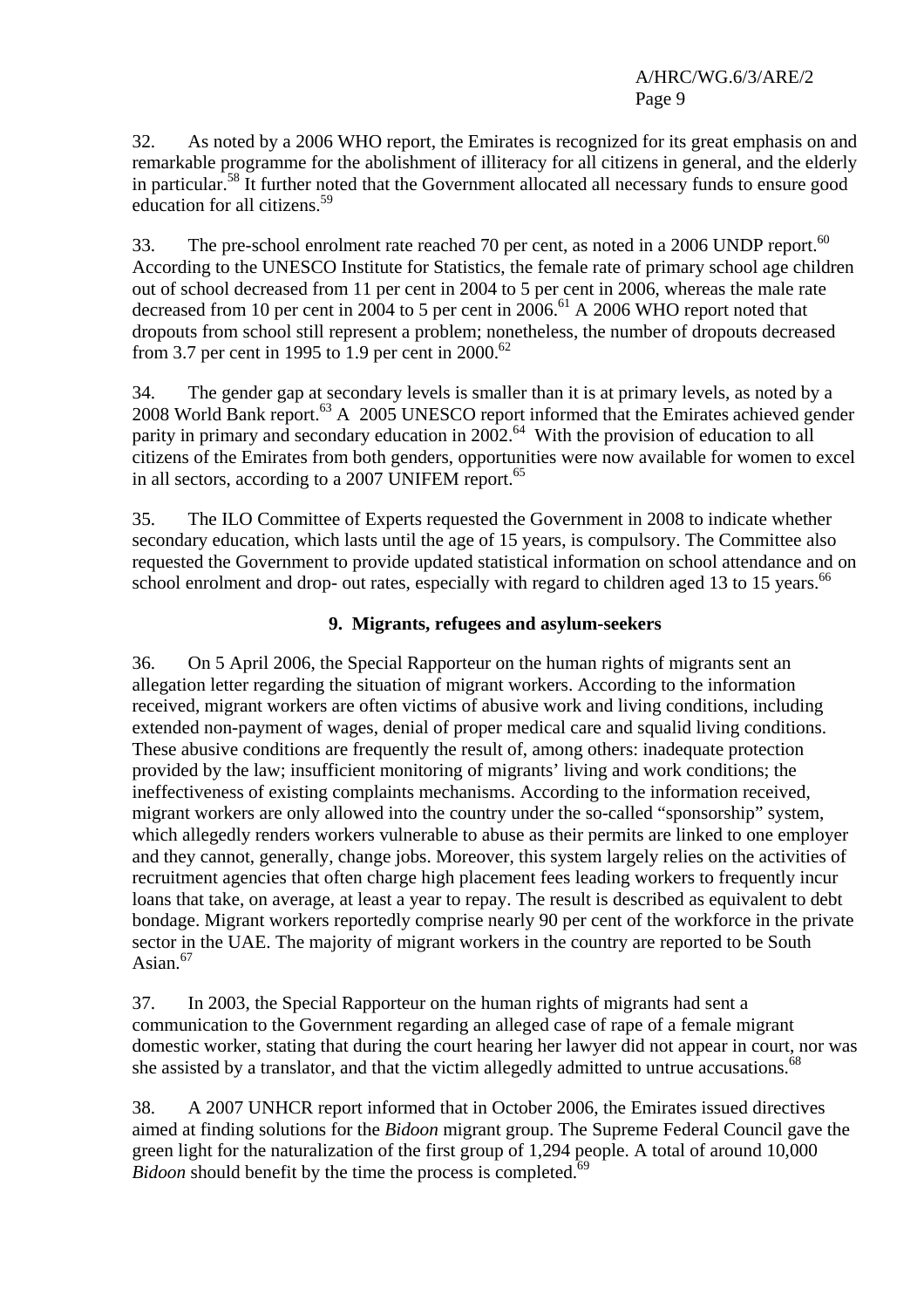#### **10. Human rights and counter-terrorism**

39. The United Nations Office on Drugs and Crime (UNODC) informed that a national workshop on the universal legal framework against terrorism took place in November 2007 for Dubai police. UNODC also informed of the mission held in Abu Dhabi to train officials from the Emirates on the legal requirements of the international legal regime against terrorism, on combating the financing of terrorism, and on jurisdictional and international cooperation mechanisms under the anti-terrorism and organized crime conventions and protocols.<sup>70</sup>

# **III. ACHIEVEMENTS, BEST PRACTICES, CHALLENGES AND CONSTRAINTS**

40. A 2006 UNICEF fact sheet noted that in 2005, UNICEF and the United Arab Emirates signed an agreement to return children involved in camel racing, many of them victims of trafficking, back to their countries. According to recent statistics, more than 1,000 child camel jockeys have been sent home and many have been reunited with their families.<sup>71</sup>

41. A 2008 UNODC report noted the generous grant from the United Arab Emirates which made possible the launching in March 2007 of the United Nations Global Initiative to Fight Human Trafficking (UN.GIFT), a partnership between UNODC, ILO, IOM, UNICEF, OHCHR and the Organisation for Security and Cooperation in Europe.<sup>72</sup>

# **IV. KEY NATIONAL PRIORITIES, INITIATIVES AND COMMITMENTS**

N/A.

# **V. CAPACITY-BUILDING AND TECHNICAL ASSISTANCE**

42. CRC recommended that the Emirates seek technical assistance from, inter alia; OHCHR and UNICEF in regard to the establishment of an independent national human rights institution;<sup>73</sup> UNICEF in regard to promoting respect for the views of the child;<sup>74</sup> UNICEF and WHO in regard to address ill-treatment of children, including corporal punishment<sup>75</sup> and in regard to reproductive health and other adolescent health issues;<sup>76</sup> OHCHR, the Centre for International Crime Prevention, the International Network on Juvenile Justice and UNICEF, through the Coordination Panel on Technical Advice and Assistance on Juvenile Justice, in regard to juvenile justice;<sup>77</sup> OHCHR and UNICEF in regard to awareness-raising and training activities on the Convention on the Rights of the Child;<sup>78</sup> and UNICEF and UNESCO in regard to the aims of education.79

43. UNODC provided information regarding their capacity-building activities and technical assistance.<sup>80</sup>

*Notes* 

 $2^2$  The following abbreviations have been used for this document:

 $\overline{a}$ <sup>1</sup> Unless indicated otherwise, the status of ratifications of instruments listed in the table may be found in *Multilateral Treaties Deposited with the Secretary-General: Status as at 31 December 2006* (ST/LEG/SER.E.25), supplemented by the official website of the United Nations Treaty Collection database, Office of Legal Affairs of the United Nations Secretariat, http://untreaty.un.org/. 2

ICERD International Convention on the Elimination of All Forms of Racial Discrimination ICESCR International Covenant on Economic, Social and Cultural Rights ICCPR International Covenant on Civil and Political Rights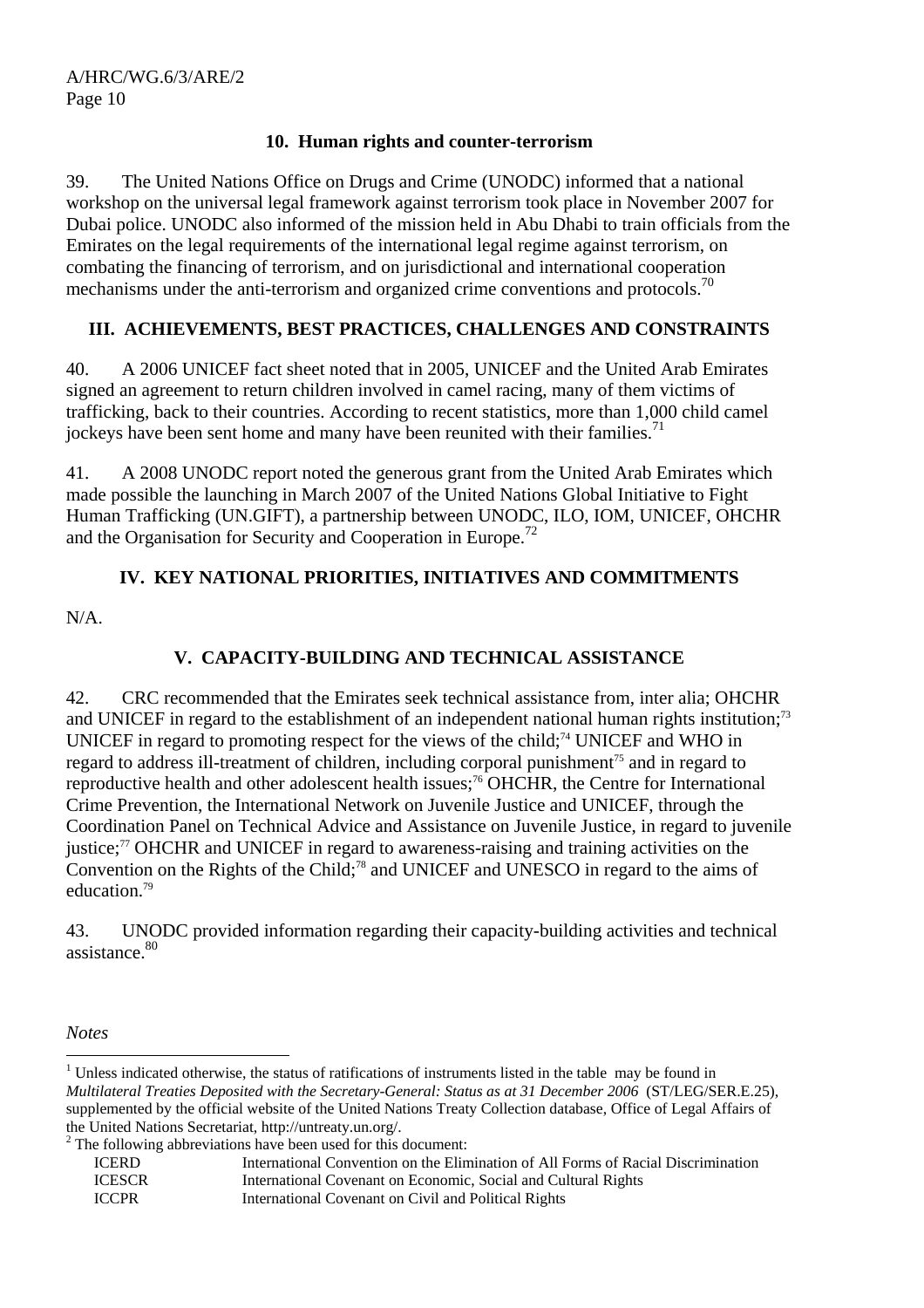| Optional Protocol to ICCPR                                                                                              |
|-------------------------------------------------------------------------------------------------------------------------|
| Second Optional Protocol to ICCPR, aiming at the abolition of the death penalty                                         |
| Convention on the Elimination of All Forms of Discrimination against Women                                              |
| <b>Optional Protocol to CEDAW</b>                                                                                       |
| Convention against Torture and Other Cruel, Inhuman or Degrading Treatment<br>or Punishment                             |
| Optional Protocol to CAT                                                                                                |
| Convention on the Rights of the Child                                                                                   |
| Optional Protocol to CRC on the involvement of children in armed conflict                                               |
| Optional Protocol to CRC on the sale of children, child prostitution and child<br>pornography                           |
| International Convention on the Protection of the Rights of All Migrant Workers and<br><b>Members of Their Families</b> |
| Convention on the Rights of Persons with Disabilities                                                                   |
| Optional Protocol to Convention on the Rights of Persons with Disabilities                                              |
| International Convention for the Protection of All Persons from Enforced<br>Disappearance                               |
|                                                                                                                         |

<sup>3</sup> "The accession of the United Arab Emirates to this Convention shall in no way amount to recognition of nor the establishment of any treaty relations with Israel."

<sup>4</sup> Protocol to Prevent, Suppress and Punish Trafficking in Persons, Especially Women and Children, supplementing the United Nations Convention against Transnational Organized Crime.

<sup>5</sup> 1951 Convention relating to the Status of Refugees and its 1967 Protocol, 1954 Convention relating to the status of Stateless Persons and 1961 Convention on the Reduction of Statelessness. 6

<sup>6</sup> Geneva Convention for the Amelioration of the Condition of the Wounded and Sick in Armed Forces in the Field (First Convention); Geneva Convention for the Amelioration of the Condition of Wounded, Sick and Shipwrecked Members of Armed Forces at Sea (Second Convention); Convention relative to the Treatment of Prisoners of War (Third Convention); Convention relative to the Protection of Civilian Persons in Time of War (Fourth Convention); Protocol Additional to the Geneva Conventions of 12 August 1949, and relating to the Protection of Victims of International Armed Conflicts (Protocol I); Protocol Additional to the Geneva Conventions of 12 August 1949, and relating to the Protection of Victims of Non-International Armed Conflicts (Protocol II); Protocol additional to the Geneva Conventions of 12 August 1949, and relating to the Adoption of an Additional Distinctive Emblem (Protocol III). For the official status of ratifications, see Federal Department of Foreign Affairs of Switzerland, at www.eda.admin.ch/eda/fr/home/topics/intla/intrea/chdep/warvic.html. 7

<sup>7</sup> International Labour Organization Convention No. 29 concerning Forced or Compulsory Labour; Convention No.105 concerning the Abolition of Forced Labour, Convention No. 87 concerning Freedom of Association and Protection of the Right to Organize; Convention No. 98 concerning the Application of the Principles of the Right to Organize and to Bargain Collectively; Convention No. 100 concerning Equal Remuneration for Men and Women Workers for Work of Equal Value; Convention No. 111 concerning Discrimination in Respect of Employment and Occupation; Convention No. 138 concerning Minimum Age for Admission to Employment; Convention No. 182 concerning the Prohibition and Immediate Action for the Elimination of the Worst Forms of Child Labour. <sup>8</sup> Concluding observations of the Committee on the Rights of the Child (CRC/C/15/Add.183), paras. 5 and 6.

 $10$  Ibid., see paras. 23 and 24.

12Ibid., para. 4.

 $13$  Ibid, see paras. 13 and 14.

<sup>14</sup>Ibid., see paras. 9 and 10.

 $15$  Ibid., see paras 9. and 10.

 $16$  Ibid., see paras. 15-16.

 $17$  The following abbreviations have been used for this document:

CERD Committee on the Elimination of Racial Discrimination

CEDAW Committee on the Elimination of Discrimination against Women

CRC Committee on the Rights of the Child 18 The questionnaires included in this section are those which have been reflected in an official report by a special procedure mandate holder.

<sup>19</sup> See (a) report of the Special Rapporteur on the right to education (A/HRC/4/29), questionnaire on the right to education of persons with disabilities sent in 2006; (b) report of the Special Rapporteur on the human rights of migrants (A/HRC/4/24), questionnaire on the impact of certain laws and administrative measures on migrants sent in 2006; (c) report of the Special Rapporteur on trafficking in persons, especially women and children (A/HRC/4/23),

 $<sup>9</sup>$  Ibid., para. 44.</sup>

 $11$ Ibid., see paras. 7 and 8.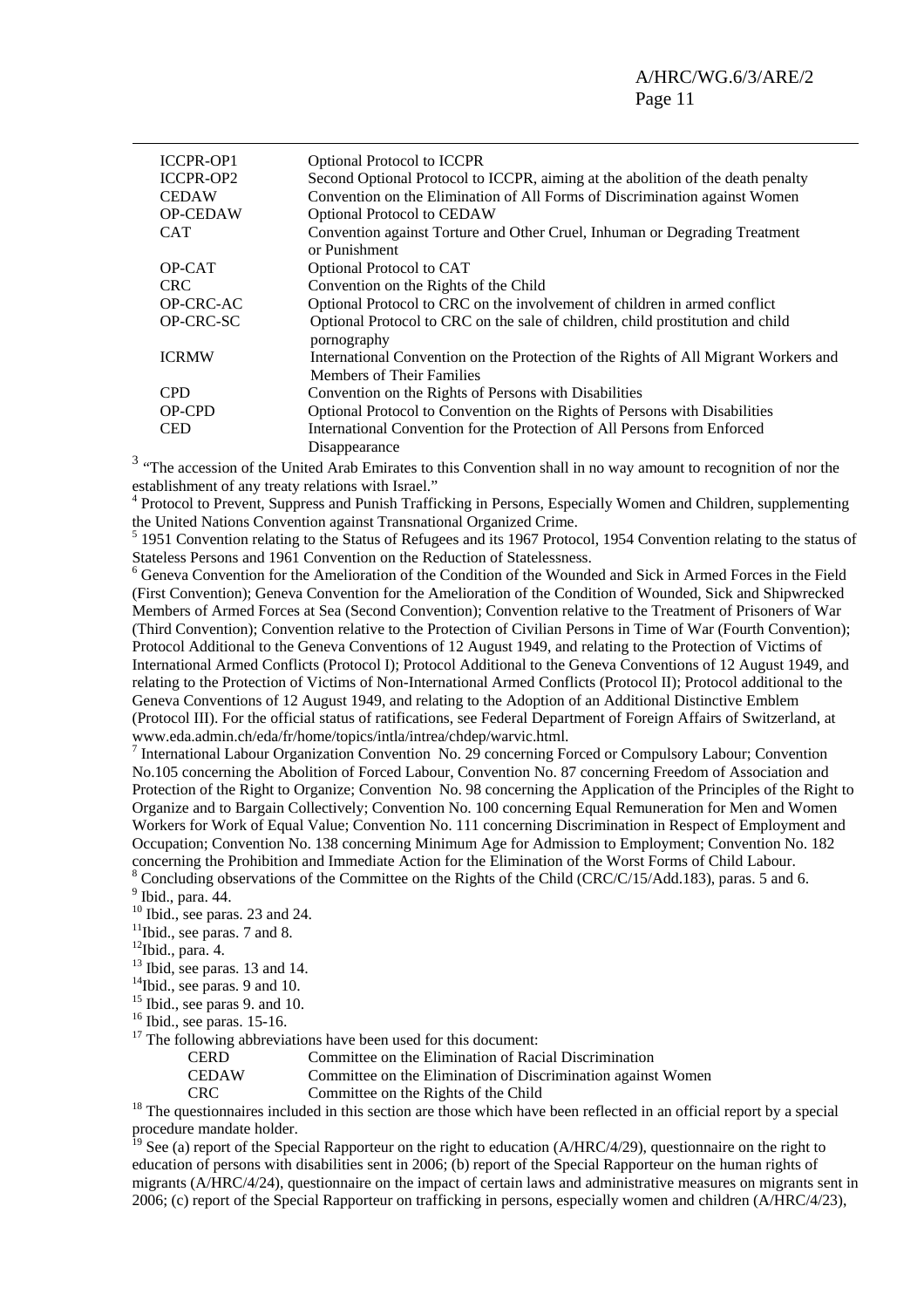questionnaire on issues related to forced marriages and trafficking in persons sent in 2006; (d) report of the Special Representative of the Secretary-General on human rights defenders (E/CN.4/2006/95 and Add.5), questionnaire on the implementation of the Declaration on the Right and Responsibility of Individuals, Groups and Organs of Society to Promote and Protect Universally Recognized Human Rights and Fundamental Freedoms sent in June 2005; (e) report of the Special Rapporteur on the situation of human rights and fundamental freedoms of indigenous people (A/HRC/6/15), questionnaire on the human rights of indigenous people sent in August 2007; (f) report of the Special Rapporteur on trafficking in persons, especially in women and children (E/CN.4/2006/62) and the Special Rapporteur on the sale of children, child prostitution and child pornography (E/CN.4/2006/67), joint questionnaire on the relationship between trafficking and the sent in July 2005; (g) report of the Special Rapporteur on the right to education (E/CN.4/2006/45), questionnaire on the right to education for girls sent in 2005; (h) report of the Working Group on mercenaries (A/61/341), questionnaire concerning its mandate and activities sent in November 2005; (i) report of the Special Rapporteur on the sale of children, child prostitution and child pornography (A/HRC/4/31), questionnaire on the sale of children's organs sent on July 2006; (j) report of the Special Rapporteur on the sale of children, child prostitution and child pornography (E/CN.4/2005/78), questionnaire on child pornography on the Internet sent in July 2004; (k) report of the Special Rapporteur on the sale of children, child prostitution and child pornography (A/HRC/7/8), questionnaire on assistance and rehabilitation programmes for child victims of sexual exploitation sent in July 2007; (l) report of the Special Representative of the Secretary-General on the issue of human rights and transnational corporations and other business enterprises (A/HRC/4/35/Add.3), questionnaire on human rights policies and management practices.

Report of the Special Rapporteur on the sale of children, child prostitution and child pornography, questionnaire on the sale of children's organs (A/HRC/4/31), para. 24.

<sup>21</sup> High Commissioner's Strategic Management Plan 2008-2009, p. 78.

<sup>22</sup> OHCHR Annual Report 2005, p. 169.<br><sup>23</sup> http://www.ohchr.org/EN/NewsEvents/Pages/UsefulTraining.aspx.

<sup>24</sup> ILO Committee of Experts on the Application of Conventions and Recommendations, 2008, Geneva, Doc. No. 092008ARE111, para. 1

<sup>25</sup> CRC/C/15/Add.183, paras. 21 and 22.

<sup>26</sup> Ibid., paras. 30 and 31.

 $27$  Ibid., paras. 23 and 24.

28 Ibid., para. 25.

29 A/HRC/4/20/Add.1, p. 337

30 A/HRC/4/33/Add.1, para. 317.

 $31$  Ibid.

32 A/HRC/7/11/ Add.1, paras 57 and 58.

33 Ibid., para 60.

34 CRC/C/15/Add.183, paras. 34 - 35.

<sup>35</sup> ILO Committee of Experts on the Application of Conventions and Recommendations, 2008, Geneva, Doc. No. 092006ARE029, paras. 1-3.

<sup>36</sup> ILO Committee of Experts on the Application of Conventions and Recommendations, 2008, Geneva, Doc. No. 092008ARE182, para. 2.

37 CRC/C/15/Add.183, paras. 42-43.

38 A/61/289, para. 58.

 $39$  See the UNDP – POGAR, Programme on Governance in the Arab Region Gender and Citizenship Initiative website, available at http://gender.pogar.org/countries/country.asp?cid=21 (accessed on 11 August 2008). 40 E/CN.4/2006/ 55 Add.1, para 1055.

41 Ibid., para 1056.

 $42$  A/HRC/7/6/Add.1, para 526.

43 Ibid., para 527.

44 A/HRC/4/25/Add.1, para. 376

<sup>45</sup> UNIFEM, Women and Political Participation in the United Arab Emirates, A Diagnosis of the Reality and the Drive towards More Effective Participation, Amman, 2007, p. 18.<br><sup>46</sup> ILO Committee of Experts on the Application of Conventions and Recommendations, 2008, Geneva, Doc. No.

092008ARE100, para. 1.

47 Ibid., para. 1.

48 Ibid., para. 4.

<sup>49</sup> See the UNDP – POGAR, Programme on Governance in the Arab Region Gender and Citizenship Initiative website, available at http://gender.pogar.org/countries/country.asp?cid=21 (accessed on 11 August 2008).<br><sup>50</sup> UNIFEM, Women and Political Participation in the United Arab Emirates, A Diagnosis of the Reality and the

Drive towards More Effective Participation, Amman, 2007, p. 21.